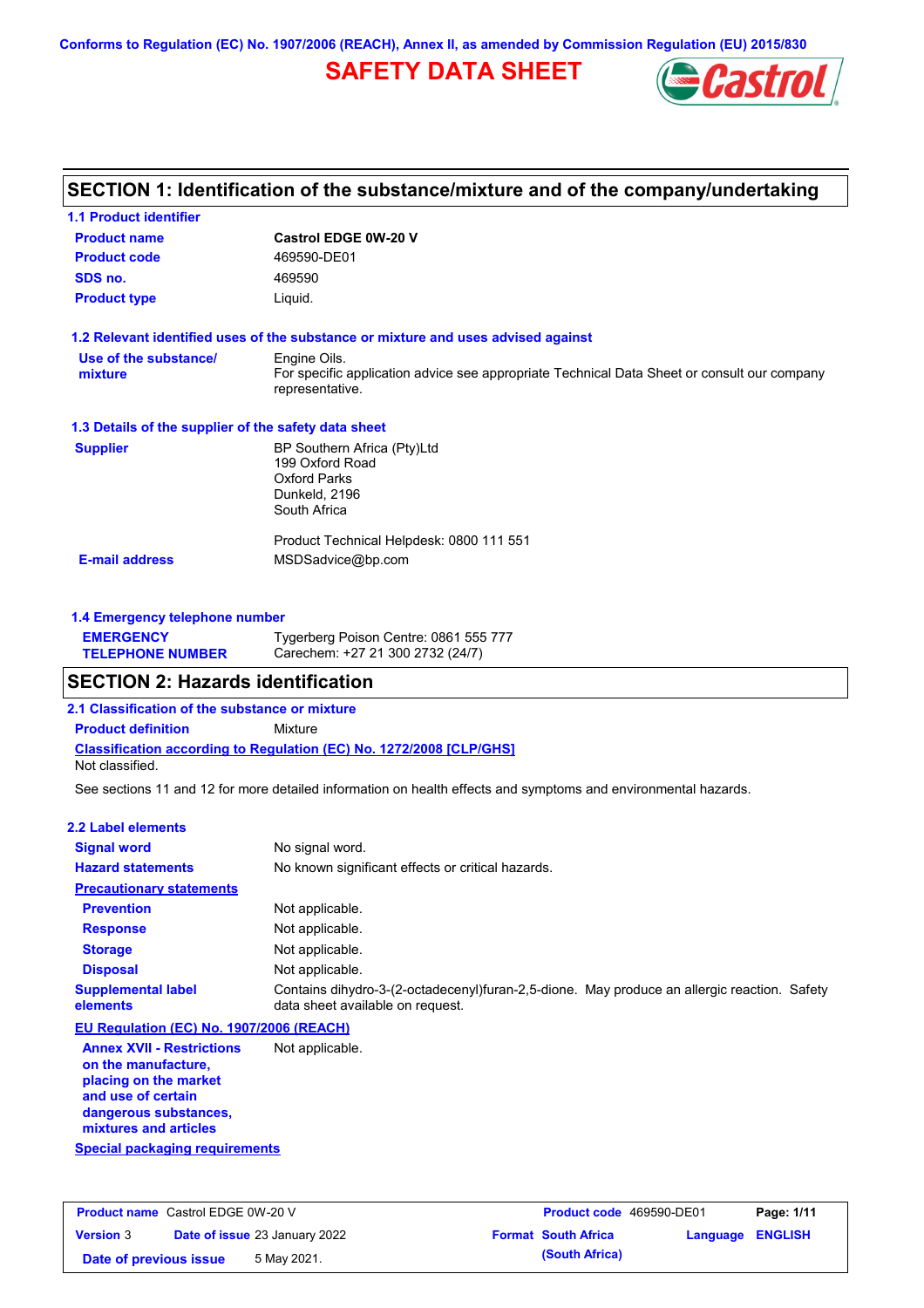# **SECTION 2: Hazards identification**

| <b>Containers to be fitted</b><br>with child-resistant<br>fastenings                                              | Not applicable.                                                                                                                                                                                                          |  |  |  |
|-------------------------------------------------------------------------------------------------------------------|--------------------------------------------------------------------------------------------------------------------------------------------------------------------------------------------------------------------------|--|--|--|
| <b>Tactile warning of danger</b><br>Not applicable.                                                               |                                                                                                                                                                                                                          |  |  |  |
| 2.3 Other hazards                                                                                                 |                                                                                                                                                                                                                          |  |  |  |
| <b>Results of PBT and vPvB</b><br>assessment                                                                      | Product does not meet the criteria for PBT or vPvB according to Regulation (EC) No. 1907/2006,<br>Annex XIII.                                                                                                            |  |  |  |
| <b>Product meets the criteria</b><br>for PBT or vPvB according<br>to Regulation (EC) No.<br>1907/2006, Annex XIII | This mixture does not contain any substances that are assessed to be a PBT or a vPvB.                                                                                                                                    |  |  |  |
| Other hazards which do<br>not result in classification                                                            | Defatting to the skin.<br>USED ENGINE OILS<br>Used engine oil may contain hazardous components which have the potential to cause skin<br>cancer.<br>See Toxicological Information, section 11 of this Safety Data Sheet. |  |  |  |

### **SECTION 3: Composition/information on ingredients**

### **3.2 Mixtures**

Mixture **Product definition**

Highly refined base oil (IP 346 DMSO extract < 3%). Proprietary performance additives.

| <b>Product/ingredient</b><br>name                         | <b>Identifiers</b>                                                                                         | $\%$       | <b>Regulation (EC) No.</b><br>1272/2008 [CLP]     | <b>Type</b> |
|-----------------------------------------------------------|------------------------------------------------------------------------------------------------------------|------------|---------------------------------------------------|-------------|
| Distillates (petroleum), hydrotreated<br>heavy paraffinic | REACH #: 01-2119484627-25 $\geq$ 50 - $\leq$ 75<br>EC: 265-157-1<br>CAS: 64742-54-7<br>Index: 649-467-00-8 |            | Asp. Tox. 1, H304                                 | [1]         |
| bis(nonylphenyl)amine                                     | REACH #: 01-2119488911-28 ≤3<br>EC: $253-249-4$<br>CAS: 36878-20-3                                         |            | Aquatic Chronic 4, H413                           | $[1]$       |
| dihydro-3-(2-octadecenyl)furan-<br>2.5-dione              | REACH #: 01-2120120387-61<br>EC: 266-561-0<br>CAS: 67066-88-0                                              | $\leq 0.3$ | <b>Skin Irrit. 2. H315</b><br>Skin Sens. 1B, H317 | [1]         |

**See Section 16 for the full text of the H statements declared above.**

### Type

[1] Substance classified with a health or environmental hazard

[2] Substance with a workplace exposure limit

[3] Substance meets the criteria for PBT according to Regulation (EC) No. 1907/2006, Annex XIII

[4] Substance meets the criteria for vPvB according to Regulation (EC) No. 1907/2006, Annex XIII

[5] Substance of equivalent concern

[6] Additional disclosure due to company policy

Occupational exposure limits, if available, are listed in Section 8.

### **SECTION 4: First aid measures**

### **4.1 Description of first aid measures**

| <b>Eye contact</b>                | In case of contact, immediately flush eyes with plenty of water for at least 15 minutes. Eyelids<br>should be held away from the eyeball to ensure thorough rinsing. Check for and remove any<br>contact lenses. Get medical attention.             |
|-----------------------------------|-----------------------------------------------------------------------------------------------------------------------------------------------------------------------------------------------------------------------------------------------------|
| <b>Skin contact</b>               | Wash skin thoroughly with soap and water or use recognised skin cleanser. Remove<br>contaminated clothing and shoes. Wash clothing before reuse. Clean shoes thoroughly before<br>reuse. Get medical attention if irritation develops.              |
| <b>Inhalation</b>                 | If inhaled, remove to fresh air. In case of inhalation of decomposition products in a fire,<br>symptoms may be delayed. The exposed person may need to be kept under medical<br>surveillance for 48 hours. Get medical attention if symptoms occur. |
| <b>Ingestion</b>                  | Do not induce vomiting unless directed to do so by medical personnel. Get medical attention if<br>symptoms occur.                                                                                                                                   |
| <b>Protection of first-aiders</b> | No action shall be taken involving any personal risk or without suitable training.                                                                                                                                                                  |

### **4.2 Most important symptoms and effects, both acute and delayed**

| <b>Product name</b> Castrol EDGE 0W-20 V |  | <b>Product code</b> 469590-DE01      |  | Page: 2/11                 |                  |  |
|------------------------------------------|--|--------------------------------------|--|----------------------------|------------------|--|
| <b>Version 3</b>                         |  | <b>Date of issue 23 January 2022</b> |  | <b>Format South Africa</b> | Language ENGLISH |  |
| Date of previous issue                   |  | 5 May 2021.                          |  | (South Africa)             |                  |  |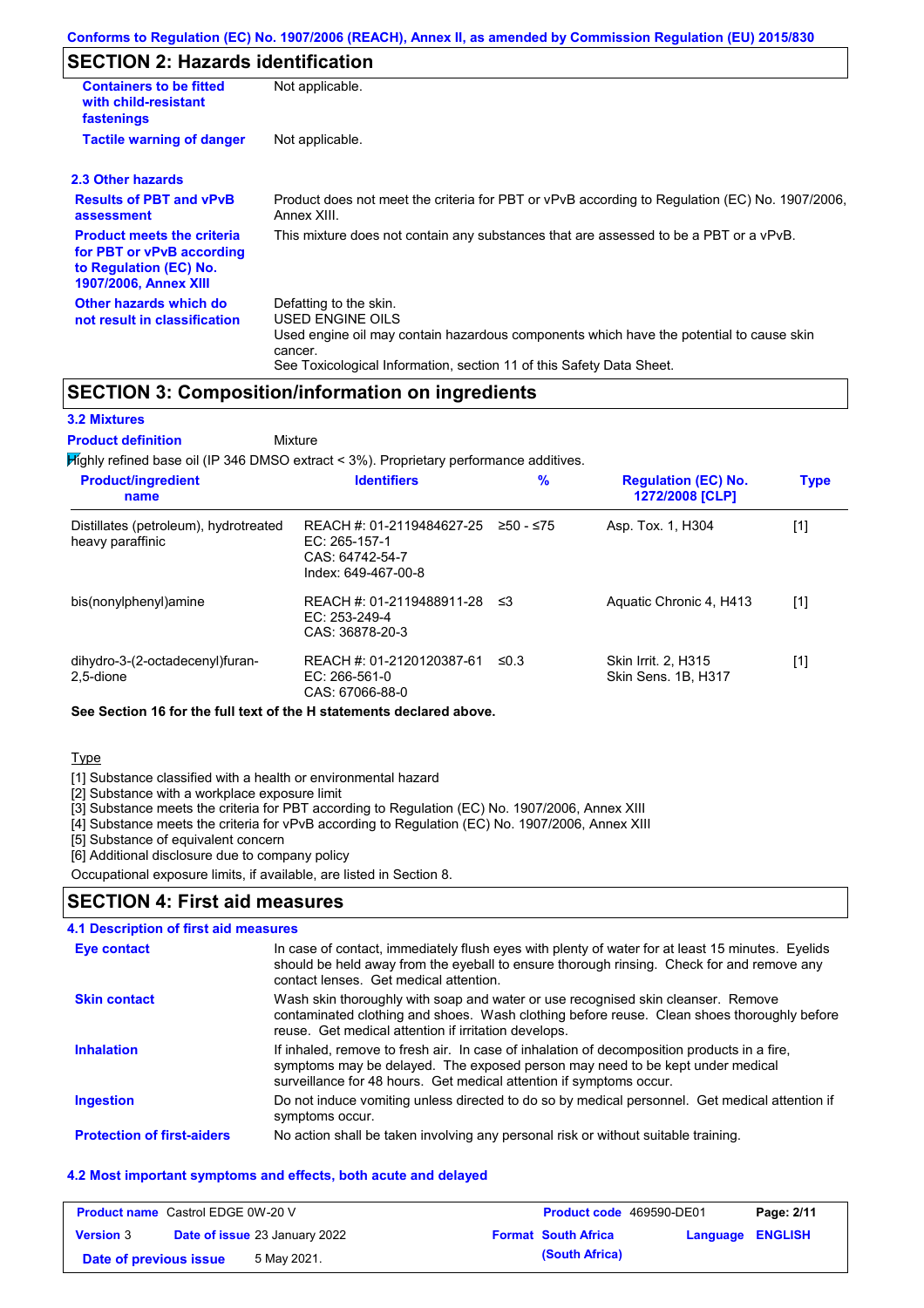## **SECTION 4: First aid measures**

See Section 11 for more detailed information on health effects and symptoms. **Potential acute health effects Inhalation** Exposure to decomposition products may cause a health hazard. Serious effects may be delayed following exposure. **Ingestion** No known significant effects or critical hazards. **Skin contact** Defatting to the skin. May cause skin dryness and irritation. **Eye contact** No known significant effects or critical hazards. **Delayed and immediate effects as well as chronic effects from short and long-term exposure Inhalation Ingestion Skin contact Eye contact** Overexposure to the inhalation of airborne droplets or aerosols may cause irritation of the respiratory tract. Ingestion of large quantities may cause nausea and diarrhoea. Prolonged or repeated contact can defat the skin and lead to irritation and/or dermatitis. Potential risk of transient stinging or redness if accidental eye contact occurs.

**Notes to physician** Treatment should in general be symptomatic and directed to relieving any effects. In case of inhalation of decomposition products in a fire, symptoms may be delayed. The exposed person may need to be kept under medical surveillance for 48 hours. **4.3 Indication of any immediate medical attention and special treatment needed**

# **SECTION 5: Firefighting measures**

| 5.1 Extinguishing media                                                                                                                |                                                                                                                                                                                                                                                                                                                                                                   |  |  |  |
|----------------------------------------------------------------------------------------------------------------------------------------|-------------------------------------------------------------------------------------------------------------------------------------------------------------------------------------------------------------------------------------------------------------------------------------------------------------------------------------------------------------------|--|--|--|
| <b>Suitable extinguishing</b><br>media                                                                                                 | In case of fire, use foam, dry chemical or carbon dioxide extinguisher or spray.                                                                                                                                                                                                                                                                                  |  |  |  |
| <b>Unsuitable extinguishing</b><br>media                                                                                               | Do not use water jet. The use of a water jet may cause the fire to spread by splashing the<br>burning product.                                                                                                                                                                                                                                                    |  |  |  |
| 5.2 Special hazards arising from the substance or mixture                                                                              |                                                                                                                                                                                                                                                                                                                                                                   |  |  |  |
| <b>Hazards from the</b><br>In a fire or if heated, a pressure increase will occur and the container may burst.<br>substance or mixture |                                                                                                                                                                                                                                                                                                                                                                   |  |  |  |
| <b>Hazardous combustion</b><br>products                                                                                                | Combustion products may include the following:<br>carbon oxides $(CO, CO2)$ (carbon monoxide, carbon dioxide)<br>nitrogen oxides ( $NO$ , $NO2$ etc.)                                                                                                                                                                                                             |  |  |  |
| 5.3 Advice for firefighters                                                                                                            |                                                                                                                                                                                                                                                                                                                                                                   |  |  |  |
| <b>Special precautions for</b><br>fire-fighters                                                                                        | No action shall be taken involving any personal risk or without suitable training. Promptly<br>isolate the scene by removing all persons from the vicinity of the incident if there is a fire.                                                                                                                                                                    |  |  |  |
| <b>Special protective</b><br>equipment for fire-fighters                                                                               | Fire-fighters should wear appropriate protective equipment and self-contained breathing<br>apparatus (SCBA) with a full face-piece operated in positive pressure mode. Clothing for fire-<br>fighters (including helmets, protective boots and gloves) conforming to European standard EN<br>469 will provide a basic level of protection for chemical incidents. |  |  |  |

### **SECTION 6: Accidental release measures**

#### **6.1 Personal precautions, protective equipment and emergency procedures**

| For non-emergency<br>personnel          | No action shall be taken involving any personal risk or without suitable training. Evacuate<br>surrounding areas. Keep unnecessary and unprotected personnel from entering. Do not touch<br>or walk through spilt material. Floors may be slippery; use care to avoid falling. Put on<br>appropriate personal protective equipment. |
|-----------------------------------------|-------------------------------------------------------------------------------------------------------------------------------------------------------------------------------------------------------------------------------------------------------------------------------------------------------------------------------------|
| For emergency responders                | If specialised clothing is required to deal with the spillage, take note of any information in<br>Section 8 on suitable and unsuitable materials. See also the information in "For non-<br>emergency personnel".                                                                                                                    |
| <b>6.2 Environmental</b><br>precautions | Avoid dispersal of spilt material and runoff and contact with soil, waterways, drains and sewers.<br>Inform the relevant authorities if the product has caused environmental pollution (sewers,<br>waterways, soil or air).                                                                                                         |

#### **6.3 Methods and material for containment and cleaning up**

**Small spill**

Stop leak if without risk. Move containers from spill area. Absorb with an inert material and place in an appropriate waste disposal container. Dispose of via a licensed waste disposal contractor.

| <b>Product name</b> Castrol EDGE 0W-20 V |  | <b>Product code</b> 469590-DE01      |  | Page: 3/11                 |                  |  |
|------------------------------------------|--|--------------------------------------|--|----------------------------|------------------|--|
| <b>Version 3</b>                         |  | <b>Date of issue 23 January 2022</b> |  | <b>Format South Africa</b> | Language ENGLISH |  |
| Date of previous issue                   |  | 5 May 2021.                          |  | (South Africa)             |                  |  |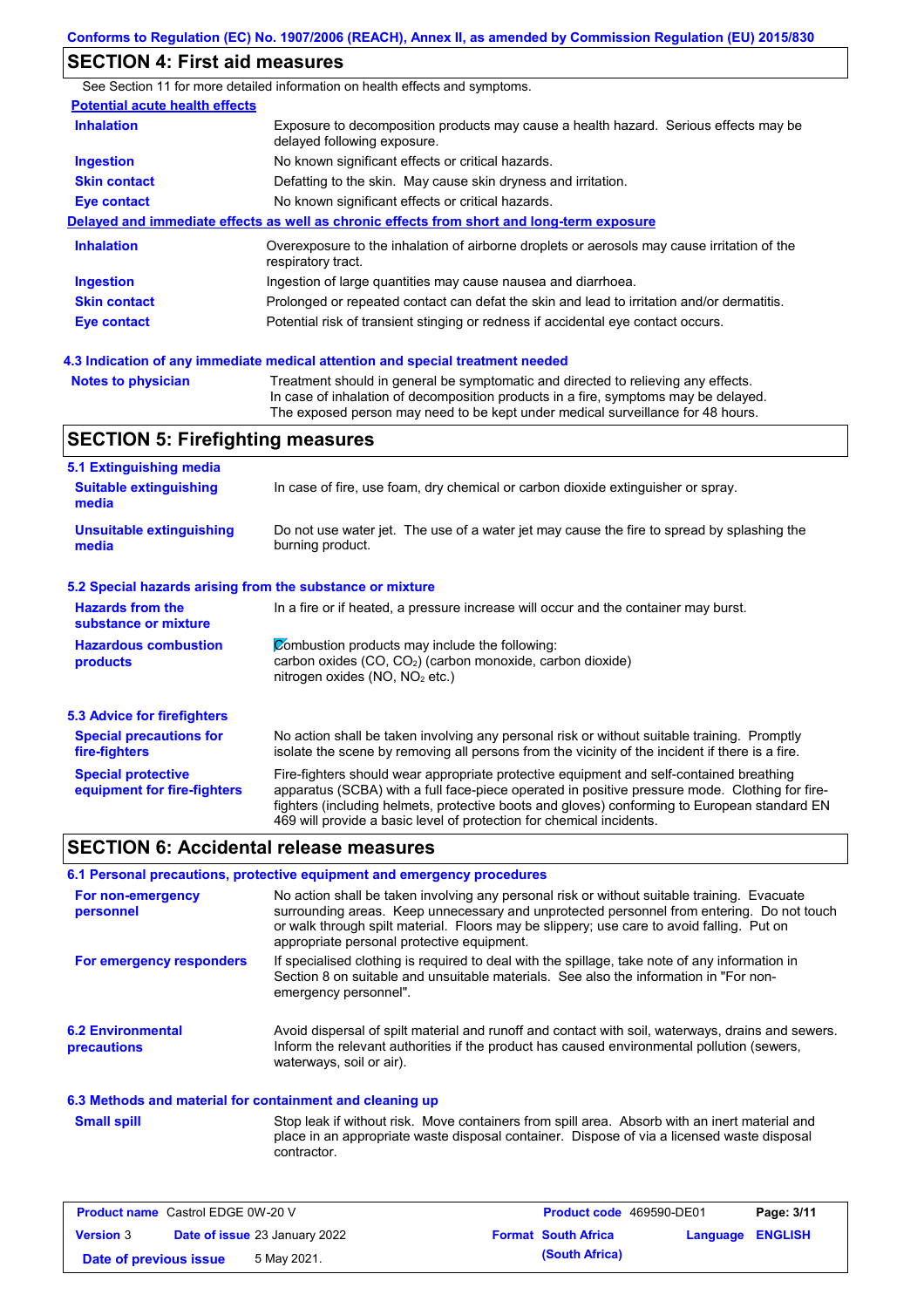## **SECTION 6: Accidental release measures**

| Large spill                               | Stop leak if without risk. Move containers from spill area. Prevent entry into sewers, water<br>courses, basements or confined areas. Contain and collect spillage with non-combustible,<br>absorbent material e.g. sand, earth, vermiculite or diatomaceous earth and place in container<br>for disposal according to local regulations. Dispose of via a licensed waste disposal contractor. |
|-------------------------------------------|------------------------------------------------------------------------------------------------------------------------------------------------------------------------------------------------------------------------------------------------------------------------------------------------------------------------------------------------------------------------------------------------|
| 6.4 Reference to other<br><b>sections</b> | See Section 1 for emergency contact information.<br>See Section 5 for firefighting measures.<br>See Section 8 for information on appropriate personal protective equipment.<br>See Section 12 for environmental precautions.<br>See Section 13 for additional waste treatment information.                                                                                                     |

## **SECTION 7: Handling and storage**

| 7.1 Precautions for safe handling                                             |                                                                                                                                                                                                                                                                                                                                                                                                                                                                                          |  |  |  |
|-------------------------------------------------------------------------------|------------------------------------------------------------------------------------------------------------------------------------------------------------------------------------------------------------------------------------------------------------------------------------------------------------------------------------------------------------------------------------------------------------------------------------------------------------------------------------------|--|--|--|
| <b>Protective measures</b>                                                    | Put on appropriate personal protective equipment.                                                                                                                                                                                                                                                                                                                                                                                                                                        |  |  |  |
| <b>Advice on general</b><br>occupational hygiene                              | Eating, drinking and smoking should be prohibited in areas where this material is handled,<br>stored and processed. Wash thoroughly after handling. Remove contaminated clothing and<br>protective equipment before entering eating areas. See also Section 8 for additional<br>information on hygiene measures.                                                                                                                                                                         |  |  |  |
| <b>7.2 Conditions for safe</b><br>storage, including any<br>incompatibilities | Store in accordance with local requiations. Store in a dry, cool and well-ventilated area, away<br>from incompatible materials (see Section 10). Keep away from heat and direct sunlight. Keep<br>container tightly closed and sealed until ready for use. Containers that have been opened must<br>be carefully resealed and kept upright to prevent leakage. Store and use only in equipment/<br>containers designed for use with this product. Do not store in unlabelled containers. |  |  |  |
| <b>Not suitable</b>                                                           | Prolonged exposure to elevated temperature                                                                                                                                                                                                                                                                                                                                                                                                                                               |  |  |  |
| 7.3 Specific end use(s)                                                       |                                                                                                                                                                                                                                                                                                                                                                                                                                                                                          |  |  |  |
| <b>Recommendations</b>                                                        | See section 1.2 and Exposure scenarios in annex, if applicable.                                                                                                                                                                                                                                                                                                                                                                                                                          |  |  |  |

## **SECTION 8: Exposure controls/personal protection**

### **8.1 Control parameters**

| <b>Occupational exposure limits</b> | No exposure limit value known.                                                                                        |  |  |  |  |
|-------------------------------------|-----------------------------------------------------------------------------------------------------------------------|--|--|--|--|
| <b>Product/ingredient name</b>      | <b>Exposure limit values</b>                                                                                          |  |  |  |  |
| No exposure limit value known.      |                                                                                                                       |  |  |  |  |
|                                     | Whilst specific OFI s for certain components may be shown in this section other components may be present in any mist |  |  |  |  |

Whilst specific OELs for certain components may be shown in this section, other components may be present in any mist, vapour or dust produced. Therefore, the specific OELs may not be applicable to the product as a whole and are provided for guidance only.

| <b>Recommended monitoring</b><br>procedures | If this product contains ingredients with exposure limits, personal, workplace atmosphere or<br>biological monitoring may be required to determine the effectiveness of the ventilation or other<br>control measures and/or the necessity to use respiratory protective equipment. Reference<br>should be made to monitoring standards, such as the following: European Standard EN 689<br>(Workplace atmospheres - Guidance for the assessment of exposure by inhalation to chemical<br>agents for comparison with limit values and measurement strategy) European Standard EN<br>14042 (Workplace atmospheres - Guide for the application and use of procedures for the<br>assessment of exposure to chemical and biological agents) European Standard EN 482<br>(Workplace atmospheres - General requirements for the performance of procedures for the<br>measurement of chemical agents) Reference to national quidance documents for methods for<br>the determination of hazardous substances will also be required. |  |
|---------------------------------------------|----------------------------------------------------------------------------------------------------------------------------------------------------------------------------------------------------------------------------------------------------------------------------------------------------------------------------------------------------------------------------------------------------------------------------------------------------------------------------------------------------------------------------------------------------------------------------------------------------------------------------------------------------------------------------------------------------------------------------------------------------------------------------------------------------------------------------------------------------------------------------------------------------------------------------------------------------------------------------------------------------------------------------|--|
| <b>Derived No Effect Level</b>              |                                                                                                                                                                                                                                                                                                                                                                                                                                                                                                                                                                                                                                                                                                                                                                                                                                                                                                                                                                                                                            |  |
| No DNELs/DMELs available.                   |                                                                                                                                                                                                                                                                                                                                                                                                                                                                                                                                                                                                                                                                                                                                                                                                                                                                                                                                                                                                                            |  |

### **Predicted No Effect Concentration**

No PNECs available

### **8.2 Exposure controls**

**Appropriate engineering controls** Provide exhaust ventilation or other engineering controls to keep the relevant airborne concentrations below their respective occupational exposure limits. All activities involving chemicals should be assessed for their risks to health, to ensure exposures are adequately controlled. Personal protective equipment should only be considered after other forms of control measures (e.g. engineering controls) have been suitably evaluated. Personal protective equipment should conform to appropriate standards, be suitable for use, be kept in good condition and properly maintained. Your supplier of personal protective equipment should be consulted for advice on selection and appropriate standards. For further information contact your national organisation for standards.

| <b>Product name</b> Castrol EDGE 0W-20 V |  | Product code 469590-DE01             |                            | Page: 4/11       |  |
|------------------------------------------|--|--------------------------------------|----------------------------|------------------|--|
| <b>Version 3</b>                         |  | <b>Date of issue 23 January 2022</b> | <b>Format South Africa</b> | Language ENGLISH |  |
| Date of previous issue                   |  | 5 May 2021.                          | (South Africa)             |                  |  |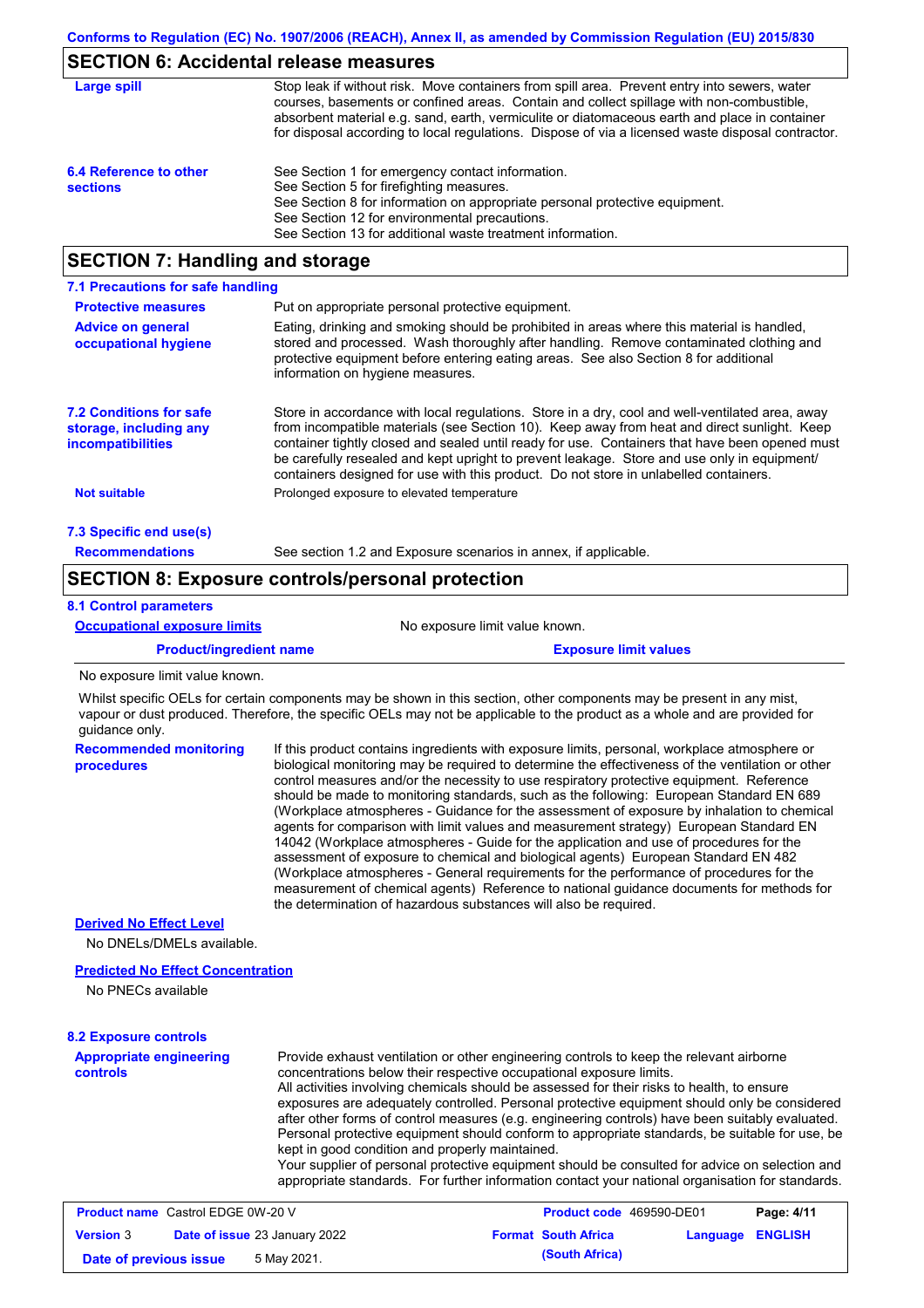# **SECTION 8: Exposure controls/personal protection**

The final choice of protective equipment will depend upon a risk assessment. It is important to ensure that all items of personal protective equipment are compatible.

| <b>Individual protection measures</b> |                                                                                                                                                                                                                                                                                                                                                                                                                                                                                                                                                                                                                                                   |
|---------------------------------------|---------------------------------------------------------------------------------------------------------------------------------------------------------------------------------------------------------------------------------------------------------------------------------------------------------------------------------------------------------------------------------------------------------------------------------------------------------------------------------------------------------------------------------------------------------------------------------------------------------------------------------------------------|
| <b>Hygiene measures</b>               | Wash hands, forearms and face thoroughly after handling chemical products, before eating,<br>smoking and using the lavatory and at the end of the working period. Ensure that eyewash<br>stations and safety showers are close to the workstation location.                                                                                                                                                                                                                                                                                                                                                                                       |
| <b>Respiratory protection</b>         | In case of insufficient ventilation, wear suitable respiratory equipment.<br>The correct choice of respiratory protection depends upon the chemicals being handled, the<br>conditions of work and use, and the condition of the respiratory equipment. Safety procedures<br>should be developed for each intended application. Respiratory protection equipment should<br>therefore be chosen in consultation with the supplier/manufacturer and with a full assessment<br>of the working conditions.                                                                                                                                             |
| <b>Eye/face protection</b>            | Safety glasses with side shields.                                                                                                                                                                                                                                                                                                                                                                                                                                                                                                                                                                                                                 |
| <b>Skin protection</b>                |                                                                                                                                                                                                                                                                                                                                                                                                                                                                                                                                                                                                                                                   |
| <b>Hand protection</b>                | <b>General Information:</b>                                                                                                                                                                                                                                                                                                                                                                                                                                                                                                                                                                                                                       |
|                                       | Because specific work environments and material handling practices vary, safety procedures<br>should be developed for each intended application. The correct choice of protective gloves<br>depends upon the chemicals being handled, and the conditions of work and use. Most gloves<br>provide protection for only a limited time before they must be discarded and replaced (even the<br>best chemically resistant gloves will break down after repeated chemical exposures).                                                                                                                                                                  |
|                                       | Gloves should be chosen in consultation with the supplier / manufacturer and taking account of<br>a full assessment of the working conditions.                                                                                                                                                                                                                                                                                                                                                                                                                                                                                                    |
|                                       | Recommended: Nitrile gloves.<br><b>Breakthrough time:</b>                                                                                                                                                                                                                                                                                                                                                                                                                                                                                                                                                                                         |
|                                       | Breakthrough time data are generated by glove manufacturers under laboratory test conditions<br>and represent how long a glove can be expected to provide effective permeation resistance. It<br>is important when following breakthrough time recommendations that actual workplace<br>conditions are taken into account. Always consult with your glove supplier for up-to-date<br>technical information on breakthrough times for the recommended glove type.<br>Our recommendations on the selection of gloves are as follows:                                                                                                                |
|                                       | Continuous contact:                                                                                                                                                                                                                                                                                                                                                                                                                                                                                                                                                                                                                               |
|                                       | Gloves with a minimum breakthrough time of 240 minutes, or >480 minutes if suitable gloves<br>can be obtained.<br>If suitable gloves are not available to offer that level of protection, gloves with shorter<br>breakthrough times may be acceptable as long as appropriate glove maintenance and<br>replacement regimes are determined and adhered to.                                                                                                                                                                                                                                                                                          |
|                                       | Short-term / splash protection:                                                                                                                                                                                                                                                                                                                                                                                                                                                                                                                                                                                                                   |
|                                       | Recommended breakthrough times as above.<br>It is recognised that for short-term, transient exposures, gloves with shorter breakthrough times<br>may commonly be used. Therefore, appropriate maintenance and replacement regimes must<br>be determined and rigorously followed.                                                                                                                                                                                                                                                                                                                                                                  |
|                                       | <b>Glove Thickness:</b>                                                                                                                                                                                                                                                                                                                                                                                                                                                                                                                                                                                                                           |
|                                       | For general applications, we recommend gloves with a thickness typically greater than 0.35 mm.                                                                                                                                                                                                                                                                                                                                                                                                                                                                                                                                                    |
|                                       | It should be emphasised that glove thickness is not necessarily a good predictor of glove<br>resistance to a specific chemical, as the permeation efficiency of the glove will be dependent<br>on the exact composition of the glove material. Therefore, glove selection should also be based<br>on consideration of the task requirements and knowledge of breakthrough times.<br>Glove thickness may also vary depending on the glove manufacturer, the glove type and the<br>glove model. Therefore, the manufacturers' technical data should always be taken into account<br>to ensure selection of the most appropriate glove for the task. |
|                                       | Note: Depending on the activity being conducted, gloves of varying thickness may be required<br>for specific tasks. For example:                                                                                                                                                                                                                                                                                                                                                                                                                                                                                                                  |
|                                       | • Thinner gloves (down to 0.1 mm or less) may be required where a high degree of manual<br>dexterity is needed. However, these gloves are only likely to give short duration protection and<br>would normally be just for single use applications, then disposed of.                                                                                                                                                                                                                                                                                                                                                                              |
|                                       | • Thicker gloves (up to 3 mm or more) may be required where there is a mechanical (as well                                                                                                                                                                                                                                                                                                                                                                                                                                                                                                                                                        |

| <b>Product name</b> Castrol EDGE 0W-20 V |                                      | <b>Product code</b> 469590-DE01 | Page: 5/11              |
|------------------------------------------|--------------------------------------|---------------------------------|-------------------------|
| <b>Version 3</b>                         | <b>Date of issue 23 January 2022</b> | <b>Format South Africa</b>      | <b>Language ENGLISH</b> |
| Date of previous issue                   | 5 May 2021.                          | (South Africa)                  |                         |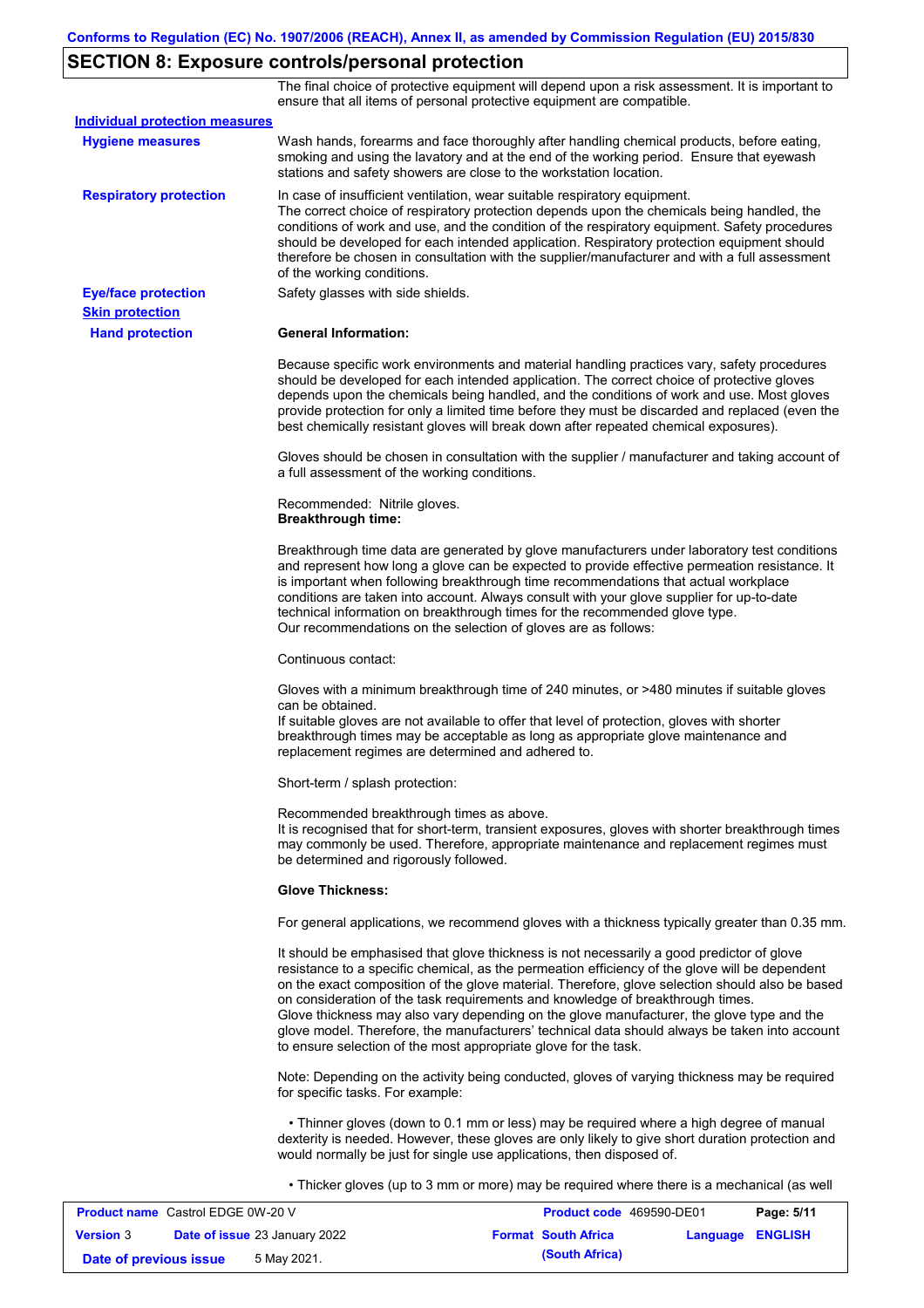# **SECTION 8: Exposure controls/personal protection**

as a chemical) risk i.e. where there is abrasion or puncture potential.

| <b>Skin and body</b>                             | Use of protective clothing is good industrial practice.<br>Personal protective equipment for the body should be selected based on the task being<br>performed and the risks involved and should be approved by a specialist before handling this<br>product.<br>Cotton or polyester/cotton overalls will only provide protection against light superficial<br>contamination that will not soak through to the skin. Overalls should be laundered on a regular<br>basis. When the risk of skin exposure is high (e.g. when cleaning up spillages or if there is a<br>risk of splashing) then chemical resistant aprons and/or impervious chemical suits and boots<br>will be required. |
|--------------------------------------------------|---------------------------------------------------------------------------------------------------------------------------------------------------------------------------------------------------------------------------------------------------------------------------------------------------------------------------------------------------------------------------------------------------------------------------------------------------------------------------------------------------------------------------------------------------------------------------------------------------------------------------------------------------------------------------------------|
| <b>Refer to standards:</b>                       | Respiratory protection: EN 529<br>Gloves: EN 420, EN 374<br>Eye protection: EN 166<br>Filtering half-mask: EN 149<br>Filtering half-mask with valve: EN 405<br>Half-mask: EN 140 plus filter<br>Full-face mask: EN 136 plus filter<br>Particulate filters: EN 143<br>Gas/combined filters: EN 14387                                                                                                                                                                                                                                                                                                                                                                                   |
| <b>Environmental exposure</b><br><b>controls</b> | Emissions from ventilation or work process equipment should be checked to ensure they<br>comply with the requirements of environmental protection legislation. In some cases, fume<br>scrubbers, filters or engineering modifications to the process equipment will be necessary to<br>reduce emissions to acceptable levels.                                                                                                                                                                                                                                                                                                                                                         |

# **SECTION 9: Physical and chemical properties**

The conditions of measurement of all properties are at standard temperature and pressure unless otherwise indicated.

### **9.1 Information on basic physical and chemical properties**

| <b>Appearance</b>                               |                                              |
|-------------------------------------------------|----------------------------------------------|
| <b>Physical state</b>                           | Liquid.                                      |
| <b>Colour</b>                                   | Amber.                                       |
| <b>Odour</b>                                    | Not available.                               |
| <b>Odour threshold</b>                          | Not available.                               |
| рH                                              | Not applicable.                              |
| <b>Melting point/freezing point</b>             | Not available.                               |
| Initial boiling point and boiling               | Not available.                               |
| range                                           |                                              |
| <b>Pour point</b>                               | -45 °C                                       |
| <b>Flash point</b>                              | Closed cup: >185°C (>365°F) [Pensky-Martens] |
| <b>Evaporation rate</b>                         | Not available.                               |
| <b>Flammability (solid, gas)</b>                | Not available.                               |
| Upper/lower flammability or<br>explosive limits | Not available.                               |
| <b>Vapour pressure</b>                          | Not available.                               |

|                         |                                                                      | Vapour Pressure at 20°C |          |                    | Vapour pressure at 50°C |          |               |
|-------------------------|----------------------------------------------------------------------|-------------------------|----------|--------------------|-------------------------|----------|---------------|
|                         | Ingredient name                                                      | mm Hg kPa               |          | <b>Method</b>      | mm<br>Hg                | kPa      | <b>Method</b> |
|                         | Distillates (petroleum),<br>hydrotreated heavy<br>paraffinic         | < 0.08                  | < 0.011  | <b>ASTM D 5191</b> |                         |          |               |
|                         | Distillates (petroleum),<br>hydrotreated heavy<br>paraffinic         | < 0.08                  | < 0.011  | <b>ASTM D 5191</b> |                         |          |               |
|                         | Distillates (petroleum),<br>solvent-dewaxed<br>heavy paraffinic      | < 0.08                  | < 0.011  | <b>ASTM D 5191</b> |                         |          |               |
|                         | bis(nonylphenyl)amine                                                | < 0.01                  | < 0.0013 | EU A.4             | 0                       | $\Omega$ | EU A.4        |
| <b>Vapour density</b>   | Not available.                                                       |                         |          |                    |                         |          |               |
| <b>Relative density</b> | Not available.                                                       |                         |          |                    |                         |          |               |
| <b>Density</b>          | <1000 kg/m <sup>3</sup> (<1 g/cm <sup>3</sup> ) at 15 <sup>°</sup> C |                         |          |                    |                         |          |               |

| <b>Product name</b> Castrol EDGE 0W-20 V |                                      | <b>Product code</b> 469590-DE01 |                  | Page: 6/11 |
|------------------------------------------|--------------------------------------|---------------------------------|------------------|------------|
| <b>Version 3</b>                         | <b>Date of issue 23 January 2022</b> | <b>Format South Africa</b>      | Language ENGLISH |            |
| Date of previous issue                   | 5 May 2021.                          | (South Africa)                  |                  |            |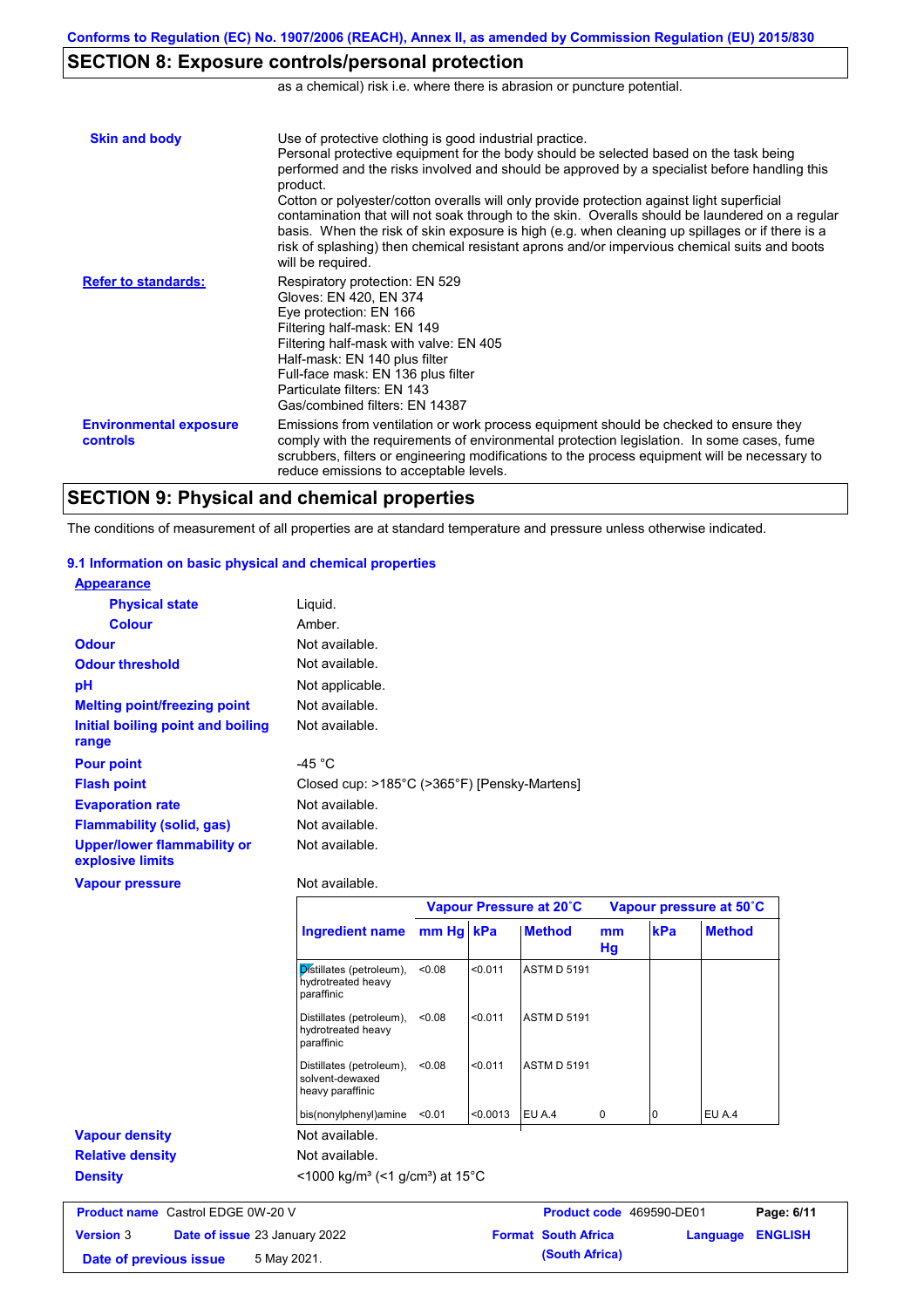# **SECTION 9: Physical and chemical properties**

| <b>Solubility(ies)</b>                            | insoluble in water.                                                                                                                              |     |     |               |  |
|---------------------------------------------------|--------------------------------------------------------------------------------------------------------------------------------------------------|-----|-----|---------------|--|
| <b>Partition coefficient: n-octanol/</b><br>water | Not applicable.                                                                                                                                  |     |     |               |  |
| <b>Auto-ignition temperature</b>                  | <b>Ingredient name</b>                                                                                                                           | °C  | °F  | <b>Method</b> |  |
|                                                   | bis(nonylphenyl)amine                                                                                                                            | 440 | 824 | EU A.15       |  |
| <b>Decomposition temperature</b>                  | Not available.                                                                                                                                   |     |     |               |  |
| <b>Viscosity</b>                                  | Kinematic: 47.4 mm <sup>2</sup> /s (47.4 cSt) at $40^{\circ}$ C<br>Kinematic: 8.9 to 9.3 mm <sup>2</sup> /s (8.9 to 9.3 cSt) at 100 $^{\circ}$ C |     |     |               |  |
| <b>Explosive properties</b>                       | Not available.                                                                                                                                   |     |     |               |  |
| <b>Oxidising properties</b>                       | Not available.                                                                                                                                   |     |     |               |  |
| <b>Particle characteristics</b>                   |                                                                                                                                                  |     |     |               |  |
| <b>Median particle size</b>                       | Mot applicable.                                                                                                                                  |     |     |               |  |
| 9.2 Other information                             |                                                                                                                                                  |     |     |               |  |
| No additional information.                        |                                                                                                                                                  |     |     |               |  |
| <b>SECTION 10: Stability and reactivity</b>       |                                                                                                                                                  |     |     |               |  |
|                                                   |                                                                                                                                                  |     |     |               |  |

| <b>10.6 Hazardous</b><br>decomposition products   | Under normal conditions of storage and use, hazardous decomposition products should not be<br>produced.                                                                 |
|---------------------------------------------------|-------------------------------------------------------------------------------------------------------------------------------------------------------------------------|
| 10.5 Incompatible materials                       | Reactive or incompatible with the following materials: oxidising materials.                                                                                             |
| <b>10.4 Conditions to avoid</b>                   | Avoid all possible sources of ignition (spark or flame).                                                                                                                |
| <b>10.3 Possibility of</b><br>hazardous reactions | Under normal conditions of storage and use, hazardous reactions will not occur.<br>Under normal conditions of storage and use, hazardous polymerisation will not occur. |
| <b>10.2 Chemical stability</b>                    | The product is stable.                                                                                                                                                  |
| <b>10.1 Reactivity</b>                            | No specific test data available for this product. Refer to Conditions to avoid and Incompatible<br>materials for additional information.                                |

# **SECTION 11: Toxicological information**

| 11.1 Information on toxicological effects          |                                                                                                                     |
|----------------------------------------------------|---------------------------------------------------------------------------------------------------------------------|
| <b>Acute toxicity estimates</b>                    |                                                                                                                     |
| Not available.                                     |                                                                                                                     |
| <b>Information on likely</b><br>routes of exposure | Routes of entry anticipated: Dermal, Inhalation.                                                                    |
| <b>Potential acute health effects</b>              |                                                                                                                     |
| <b>Inhalation</b>                                  | Exposure to decomposition products may cause a health hazard. Serious effects may be<br>delayed following exposure. |
| <b>Ingestion</b>                                   | No known significant effects or critical hazards.                                                                   |
| <b>Skin contact</b>                                | Defatting to the skin. May cause skin dryness and irritation.                                                       |
| <b>Eye contact</b>                                 | No known significant effects or critical hazards.                                                                   |
|                                                    | Symptoms related to the physical, chemical and toxicological characteristics                                        |
| <b>Inhalation</b>                                  | No specific data.                                                                                                   |
| <b>Ingestion</b>                                   | No specific data.                                                                                                   |
| <b>Skin contact</b>                                | Adverse symptoms may include the following:<br><i>irritation</i><br>dryness<br>cracking                             |
| <b>Eye contact</b>                                 | No specific data.                                                                                                   |
|                                                    | Delayed and immediate effects as well as chronic effects from short and long-term exposure                          |
| <b>Inhalation</b>                                  | Overexposure to the inhalation of airborne droplets or aerosols may cause irritation of the<br>respiratory tract.   |
| <b>Ingestion</b>                                   | Ingestion of large quantities may cause nausea and diarrhoea.                                                       |
| <b>Skin contact</b>                                | Prolonged or repeated contact can defat the skin and lead to irritation and/or dermatitis.                          |
| <b>Product name</b> Castrol EDGE 0W-20 V           | Page: 7/11<br>Product code 469590-DE01                                                                              |
| <b>Version 3</b>                                   | <b>Format South Africa</b><br><b>ENGLISH</b><br>Date of issue 23 January 2022<br>Language                           |
| Date of previous issue                             | (South Africa)<br>5 May 2021.                                                                                       |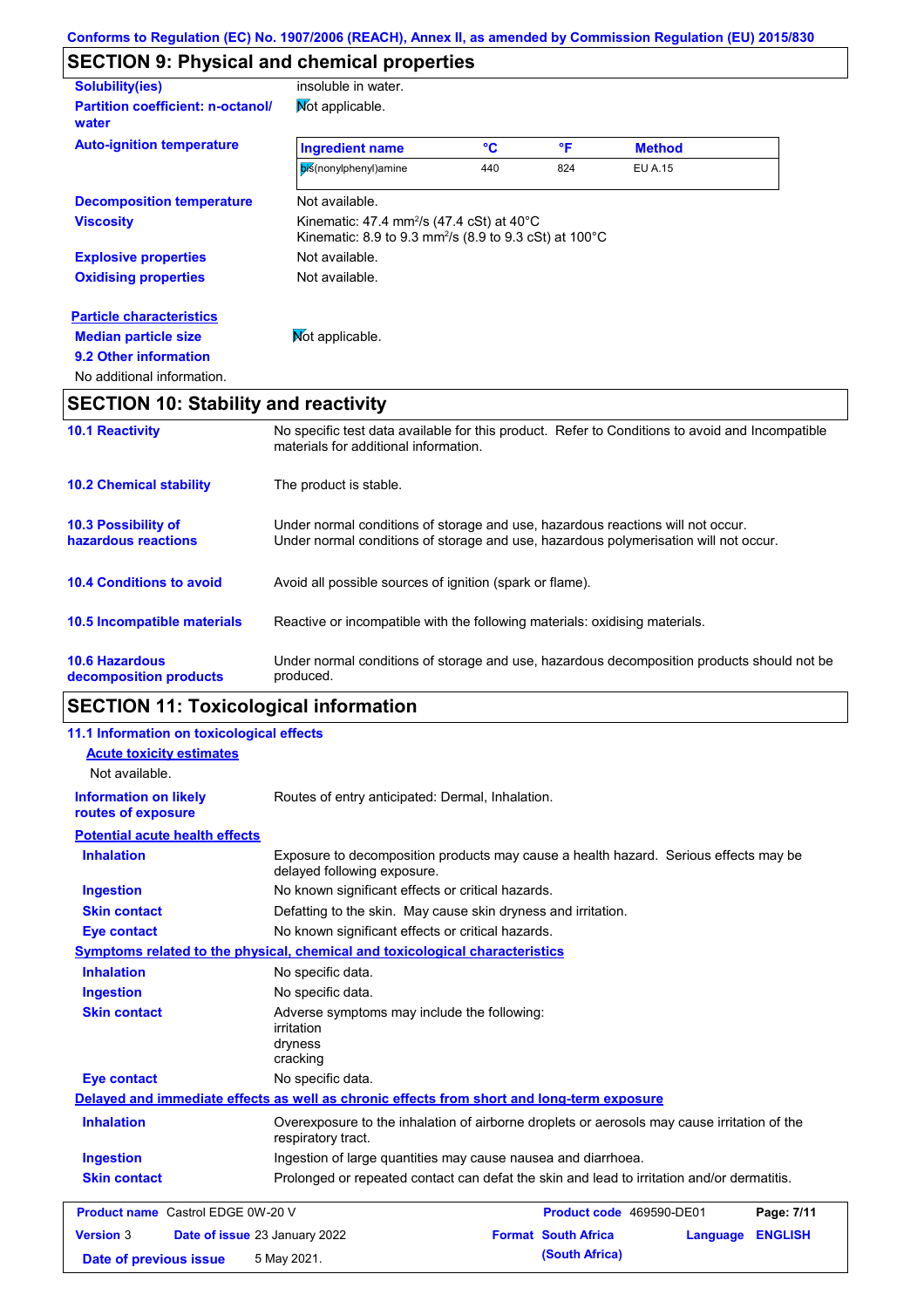# **SECTION 11: Toxicological information**

| <b>Eye contact</b>                      | Potential risk of transient stinging or redness if accidental eye contact occurs.                                                                                                                                                                                                                                                                                                                        |
|-----------------------------------------|----------------------------------------------------------------------------------------------------------------------------------------------------------------------------------------------------------------------------------------------------------------------------------------------------------------------------------------------------------------------------------------------------------|
| <b>Potential chronic health effects</b> |                                                                                                                                                                                                                                                                                                                                                                                                          |
| <b>General</b>                          | USED ENGINE OILS<br>Combustion products resulting from the operation of internal combustion engines contaminate<br>engine oils during use. Used engine oil may contain hazardous components which have the<br>potential to cause skin cancer. Frequent or prolonged contact with all types and makes of used<br>engine oil must therefore be avoided and a high standard of personal hygiene maintained. |
| <b>Carcinogenicity</b>                  | No known significant effects or critical hazards.                                                                                                                                                                                                                                                                                                                                                        |
| <b>Mutagenicity</b>                     | No known significant effects or critical hazards.                                                                                                                                                                                                                                                                                                                                                        |
| <b>Developmental effects</b>            | No known significant effects or critical hazards.                                                                                                                                                                                                                                                                                                                                                        |
| <b>Fertility effects</b>                | No known significant effects or critical hazards.                                                                                                                                                                                                                                                                                                                                                        |

# **SECTION 12: Ecological information**

**12.1 Toxicity**

**Environmental hazards** Not classified as dangerous

### **12.2 Persistence and degradability**

Expected to be biodegradable.

### **12.3 Bioaccumulative potential**

This product is not expected to bioaccumulate through food chains in the environment.

| <b>12.4 Mobility in soil</b>                            |                                                                      |
|---------------------------------------------------------|----------------------------------------------------------------------|
| <b>Soil/water partition</b><br><b>coefficient (Koc)</b> | Not available.                                                       |
| <b>Mobility</b>                                         | Spillages may penetrate the soil causing ground water contamination. |

### **12.5 Results of PBT and vPvB assessment**

Product does not meet the criteria for PBT or vPvB according to Regulation (EC) No. 1907/2006, Annex XIII.

### **12.6 Other adverse effects**

| <b>Other ecological information</b> | Spills may form a film on water surfaces causing physical damage to organisms. Oxygen |
|-------------------------------------|---------------------------------------------------------------------------------------|
|                                     | transfer could also be impaired.                                                      |

## **SECTION 13: Disposal considerations**

### **European waste catalogue (EWC) Hazardous waste** Yes. Where possible, arrange for product to be recycled. Dispose of via an authorised person/ licensed waste disposal contractor in accordance with local regulations. **Methods of disposal 13.1 Waste treatment methods Product**

| Waste code | <b>Waste designation</b>                                        |  |  |  |
|------------|-----------------------------------------------------------------|--|--|--|
| 13 02 05*  | mineral-based non-chlorinated engine, gear and lubricating oils |  |  |  |

However, deviation from the intended use and/or the presence of any potential contaminants may require an alternative waste disposal code to be assigned by the end user.

| <b>Packaging</b>           |                                                                                                                                                                                                                                         |
|----------------------------|-----------------------------------------------------------------------------------------------------------------------------------------------------------------------------------------------------------------------------------------|
| <b>Methods of disposal</b> | Where possible, arrange for product to be recycled. Dispose of via an authorised person/<br>licensed waste disposal contractor in accordance with local regulations.                                                                    |
| <b>Special precautions</b> | This material and its container must be disposed of in a safe way. Empty containers or liners<br>may retain some product residues. Avoid dispersal of spilt material and runoff and contact with<br>soil, waterways, drains and sewers. |
| <b>References</b>          | Commission 2014/955/EU<br>Directive 2008/98/EC                                                                                                                                                                                          |

| <b>Product name</b> Castrol EDGE 0W-20 V |  | <b>Product code</b> 469590-DE01      |  | Page: 8/11                 |                         |  |
|------------------------------------------|--|--------------------------------------|--|----------------------------|-------------------------|--|
| <b>Version 3</b>                         |  | <b>Date of issue 23 January 2022</b> |  | <b>Format South Africa</b> | <b>Language ENGLISH</b> |  |
| Date of previous issue                   |  | 5 May 2021.                          |  | (South Africa)             |                         |  |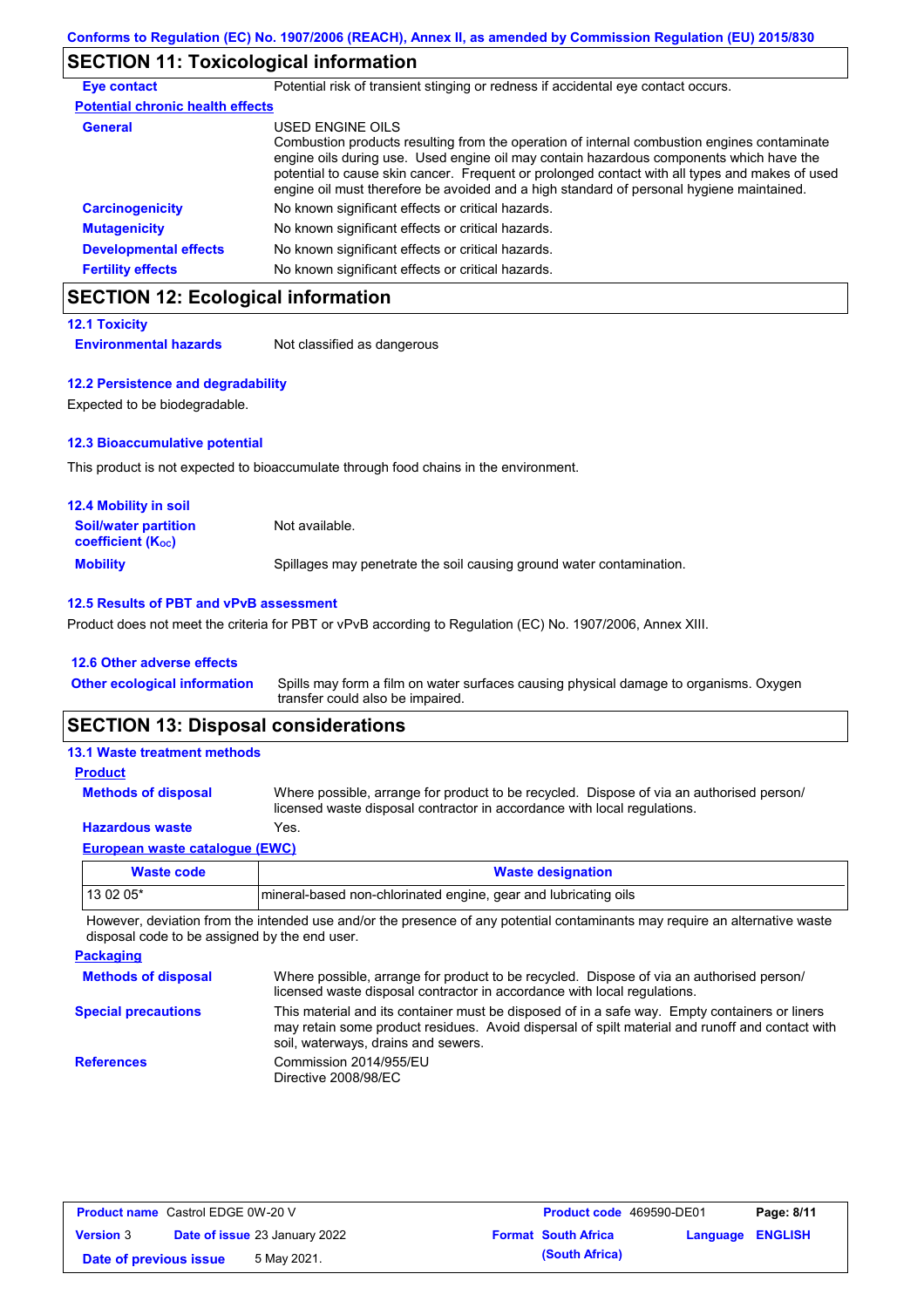#### - - - - - - - - - Not regulated. Not regulated. Not regulated. - - - **SECTION 14: Transport information ADR/RID IMDG IATA 14.1 UN number 14.2 UN proper shipping name 14.3 Transport hazard class(es) 14.4 Packing group ADN Additional information 14.5 Environmental hazards** No. 1980 | No. 1980 | No. 1980 | No. 1980 | No. 1980 | No. 1980 | No. 1980 | No. 1980 | No. 1980 | No. 1980 | Not regulated. - -<br>No. - -

**14.6 Special precautions for user** Not available.

### **14.7 Transport in bulk according to IMO instruments**

Not available.

## **SECTION 15: Regulatory information**

**Other regulations REACH Status** The company, as identified in Section 1, sells this product in the EU in compliance with the current requirements of REACH. **15.1 Safety, health and environmental regulations/legislation specific for the substance or mixture EU Regulation (EC) No. 1907/2006 (REACH) Annex XIV - List of substances subject to authorisation Substances of very high concern** None of the components are listed. At least one component is not listed. All components are listed or exempted. At least one component is not listed. At least one component is not listed. All components are active or exempted. All components are listed or exempted. At least one component is not listed. **United States inventory (TSCA 8b) Australia inventory (AIIC) Canada inventory China inventory (IECSC) Japan inventory (CSCL) Korea inventory (KECI) Philippines inventory (PICCS) Taiwan Chemical Substances Inventory (TCSI)** All components are listed or exempted. **Ozone depleting substances (1005/2009/EU)** Not listed. **Prior Informed Consent (PIC) (649/2012/EU)** None of the components are listed. **Annex XIV EU Regulation (EC) No. 1907/2006 (REACH) Annex XVII - Restrictions on the manufacture, placing on the market and use of certain dangerous substances, mixtures and articles** Not applicable.

| <b>Product name</b> Castrol EDGE 0W-20 V |                                      | <b>Product code</b> 469590-DE01 |                  | Page: 9/11 |
|------------------------------------------|--------------------------------------|---------------------------------|------------------|------------|
| <b>Version 3</b>                         | <b>Date of issue 23 January 2022</b> | <b>Format South Africa</b>      | Language ENGLISH |            |
| Date of previous issue                   | 5 May 2021.                          | (South Africa)                  |                  |            |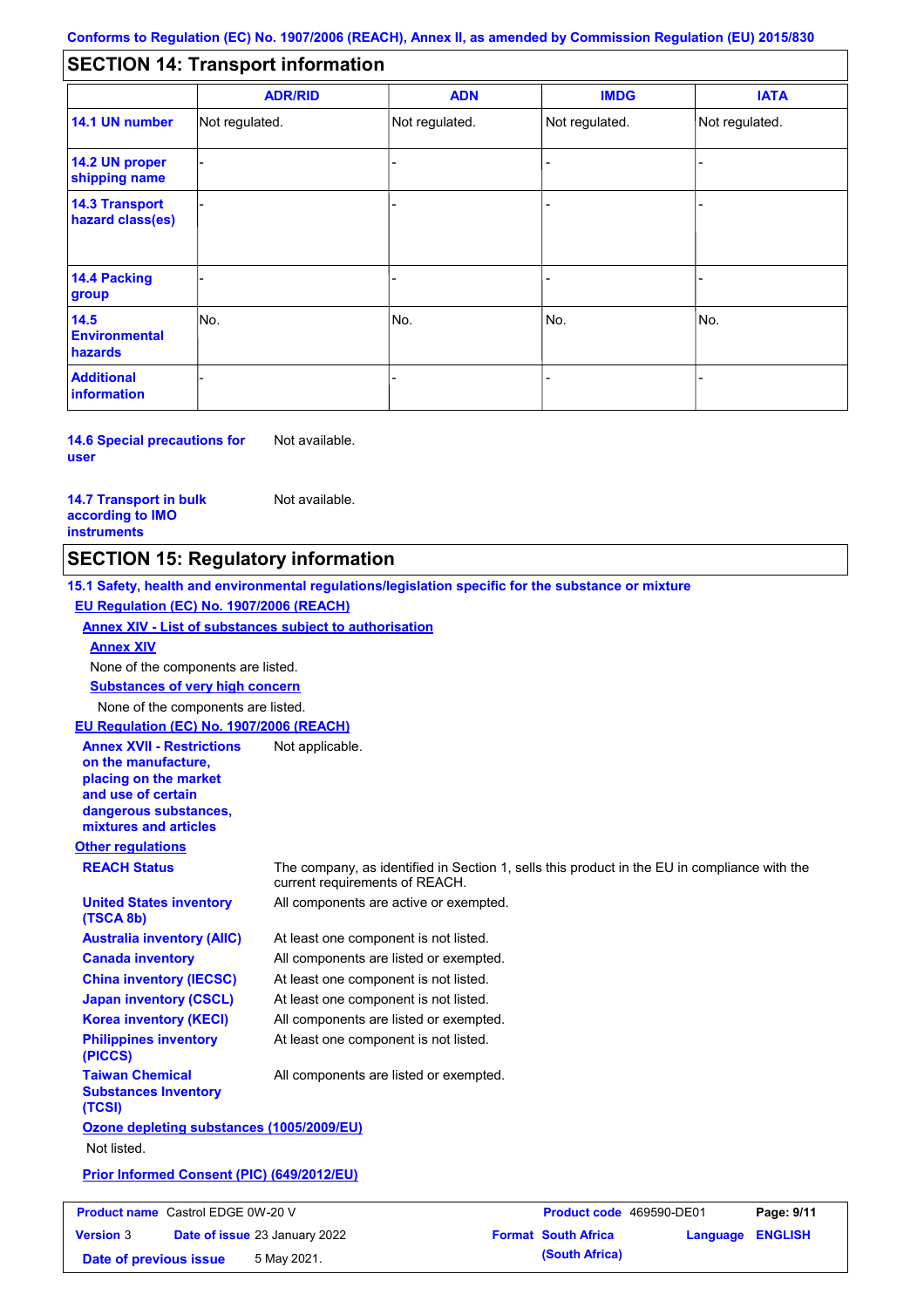# **SECTION 15: Regulatory information**

Not listed.

| <b>Persistent Organic Pollutants</b><br>Not listed.         |
|-------------------------------------------------------------|
| <b>EU - Water framework directive - Priority substances</b> |
| None of the components are listed.                          |
| <b>Seveso Directive</b>                                     |
| This product is not controlled under the Seveso Directive.  |
| 4372566<br><b>Product registration</b><br>number            |

| <b>15.2 Chemical safety</b> | A Chemical Safety Assessment has been carried out for one or more of the substances within  |
|-----------------------------|---------------------------------------------------------------------------------------------|
| assessment                  | this mixture. A Chemical Safety Assessment has not been carried out for the mixture itself. |

# **SECTION 16: Other information**

| <b>Abbreviations and acronyms</b> | ADN = European Provisions concerning the International Carriage of Dangerous Goods by                                                                           |
|-----------------------------------|-----------------------------------------------------------------------------------------------------------------------------------------------------------------|
|                                   | Inland Waterway                                                                                                                                                 |
|                                   | ADR = The European Agreement concerning the International Carriage of Dangerous Goods by                                                                        |
|                                   | Road<br>ATE = Acute Toxicity Estimate                                                                                                                           |
|                                   | <b>BCF</b> = Bioconcentration Factor                                                                                                                            |
|                                   | CAS = Chemical Abstracts Service                                                                                                                                |
|                                   | CLP = Classification, Labelling and Packaging Regulation [Regulation (EC) No. 1272/2008]                                                                        |
|                                   | CSA = Chemical Safety Assessment                                                                                                                                |
|                                   | CSR = Chemical Safety Report                                                                                                                                    |
|                                   | DMEL = Derived Minimal Effect Level                                                                                                                             |
|                                   | DNEL = Derived No Effect Level                                                                                                                                  |
|                                   | EINECS = European Inventory of Existing Commercial chemical Substances                                                                                          |
|                                   | ES = Exposure Scenario                                                                                                                                          |
|                                   | EUH statement = CLP-specific Hazard statement                                                                                                                   |
|                                   | EWC = European Waste Catalogue                                                                                                                                  |
|                                   | GHS = Globally Harmonized System of Classification and Labelling of Chemicals                                                                                   |
|                                   | IATA = International Air Transport Association                                                                                                                  |
|                                   | IBC = Intermediate Bulk Container                                                                                                                               |
|                                   | IMDG = International Maritime Dangerous Goods                                                                                                                   |
|                                   | LogPow = logarithm of the octanol/water partition coefficient                                                                                                   |
|                                   | MARPOL = International Convention for the Prevention of Pollution From Ships, 1973 as                                                                           |
|                                   | modified by the Protocol of 1978. ("Marpol" = marine pollution)                                                                                                 |
|                                   | OECD = Organisation for Economic Co-operation and Development                                                                                                   |
|                                   | PBT = Persistent, Bioaccumulative and Toxic                                                                                                                     |
|                                   | PNEC = Predicted No Effect Concentration                                                                                                                        |
|                                   | REACH = Registration, Evaluation, Authorisation and Restriction of Chemicals Regulation                                                                         |
|                                   | [Regulation (EC) No. 1907/2006]<br>RID = The Regulations concerning the International Carriage of Dangerous Goods by Rail                                       |
|                                   | RRN = REACH Registration Number                                                                                                                                 |
|                                   | SADT = Self-Accelerating Decomposition Temperature                                                                                                              |
|                                   | SVHC = Substances of Very High Concern                                                                                                                          |
|                                   | STOT-RE = Specific Target Organ Toxicity - Repeated Exposure                                                                                                    |
|                                   | STOT-SE = Specific Target Organ Toxicity - Single Exposure                                                                                                      |
|                                   | $TWA = Time$ weighted average                                                                                                                                   |
|                                   | $UN = United Nations$                                                                                                                                           |
|                                   | $UVCB = Complex\;hydrocarbon\; substance$                                                                                                                       |
|                                   | VOC = Volatile Organic Compound                                                                                                                                 |
|                                   | vPvB = Very Persistent and Very Bioaccumulative                                                                                                                 |
|                                   | Varies = may contain one or more of the following $64741-88-4$ / RRN 01-2119488706-23,                                                                          |
|                                   | 64741-89-5 / RRN 01-2119487067-30, 64741-95-3 / RRN 01-2119487081-40, 64741-96-4/ RRN                                                                           |
|                                   | 01-2119483621-38, 64742-01-4 / RRN 01-2119488707-21, 64742-44-5 / RRN                                                                                           |
|                                   | 01-2119985177-24, 64742-45-6, 64742-52-5 / RRN 01-2119467170-45, 64742-53-6 / RRN                                                                               |
|                                   | 01-2119480375-34, 64742-54-7 / RRN 01-2119484627-25, 64742-55-8 / RRN                                                                                           |
|                                   | 01-2119487077-29, 64742-56-9 / RRN 01-2119480132-48, 64742-57-0 / RRN                                                                                           |
|                                   | 01-2119489287-22, 64742-58-1, 64742-62-7 / RRN 01-2119480472-38, 64742-63-8,                                                                                    |
|                                   | 64742-65-0 / RRN 01-2119471299-27, 64742-70-7 / RRN 01-2119487080-42, 72623-85-9 /<br>RRN 01-2119555262-43, 72623-86-0 / RRN 01-2119474878-16, 72623-87-1 / RRN |
|                                   | 01-2119474889-13                                                                                                                                                |
|                                   | <b><i>Address Address</i></b><br>$\mathbf{r} = \mathbf{r} + \mathbf{r}$ (FA) $\mathbf{r} = \mathbf{r}$ (Application for Picture                                 |

**Procedure used to derive the classification according to Regulation (EC) No. 1272/2008 [CLP/GHS]**

| <b>Product name</b> Castrol EDGE 0W-20 V |                                      | <b>Product code</b> 469590-DE01 |                         | Page: 10/11 |
|------------------------------------------|--------------------------------------|---------------------------------|-------------------------|-------------|
| <b>Version 3</b>                         | <b>Date of issue 23 January 2022</b> | <b>Format South Africa</b>      | <b>Language ENGLISH</b> |             |
| Date of previous issue                   | 5 May 2021.                          | (South Africa)                  |                         |             |